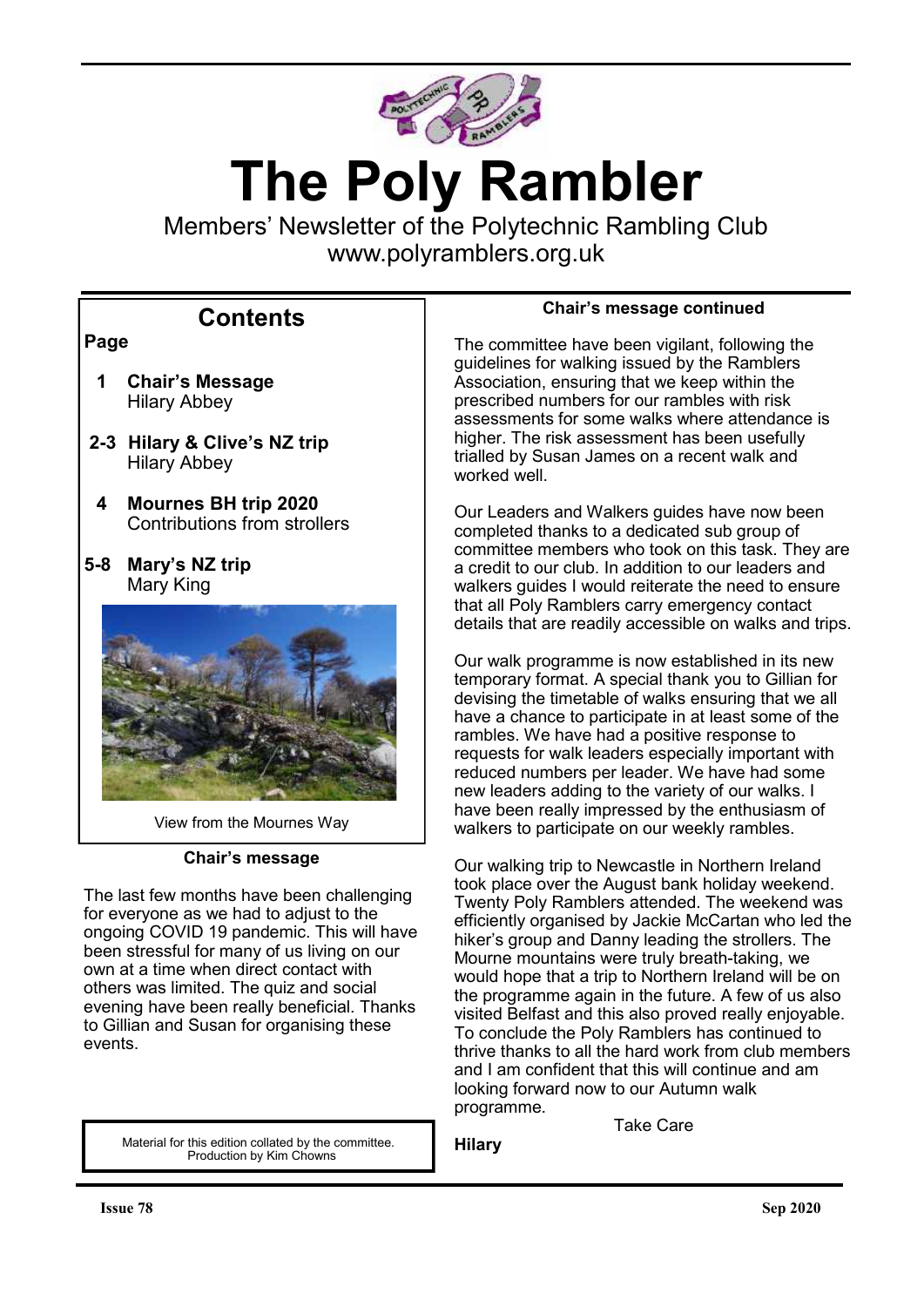# **The Polytechnic Rambling Club**

(in association with the University of Westminster) *Founded 1885* Affiliated to the Ramblers' Association (Inner London Area**)** Affiliated to HF Holidays

#### **OFFICERS AND COMMITTEE**

**Honorary members** Christine Bignold Peter Bonfield Shirley Hafey Rosemary MacLoughlin

#### **GENERAL COMMITTEE**

#### **CLUB OFFICERS**

**Chair** Hilary Abbey **General Secretary** Gillian Swan **Treasurer** Daniel Duffy

#### **COMMITTEE MEMBERS**

Pam Beach Kim Chowns Mike Coyle Susan James Dominique Le Marchand Jennifer MacKenzie Geoffrey Waters

# **CONTACT FOR CORRESPONDENCE\***

Kim Chowns

k.chowns@yahoo.co.uk

#### **Club's** *Facebook* **page:**

http://tinyurl.com/qclyyfq

- - - - - - - - - - - - - - - - - - - - - - -

\*Articles for inclusion in the newsletter are welcome from all members. They should be walk related, but do not necessarily have to be about a club walk, e.g. walking holiday or past memories of events and walks.

# **Hilary and Clive's (Lonely Planet) trip to the North Island New Zealand**

Our trip to New Zealand came about because Clive's AJS and Matchless motor cycle club linked up with the club in New Zealand. We went on a two-week pre rally tour of the South Island with some Aussie's and Kiwi's, culminating in attending the Bert Munroe Challenge at Invercargill the Southern most and possibly the windiest part of New Zealand. We returned back for a rally in Nelson before flying to Auckland to start on our second and more sedentary part of the holiday.

Clive and I had previously visited New Zealand but had not had time to visit the Northland, I planned our route using the Lonely Planet Guide, it was advertised as the world's best guide to New Zealand and didn't disappoint.

We hired a car from Auckland and started our first part of the trip to Russell a small but very touristy starting point for a visit to the Bay of Islands, one of New Zealand's top tourist hot spots. It has around 150 underdeveloped islands and a place of enormous historical significance. It should have taken us about four hours to drive to Russell but unfortunately the only main road had been blocked by a tanker accident and we ended up attempting gravel [unmade} roads in our newly hired car. We eventually arrived at our accommodation at 9pm and were lucky enough to get a take away meal from the only restaurant left open.

The next day we went on a boat trip around the Bay of Islands and were lucky to finish the trip in the midst of a large pod of Dolphins, an amazing sight and worth all the sea sickness tablets I needed to take. Other sightseeing highlights of the area included the Waitangi Treaty grounds and House with its fascinating history of the British emigration to New Zealand. One of our other highlights was the Hundertwasser Toilets!

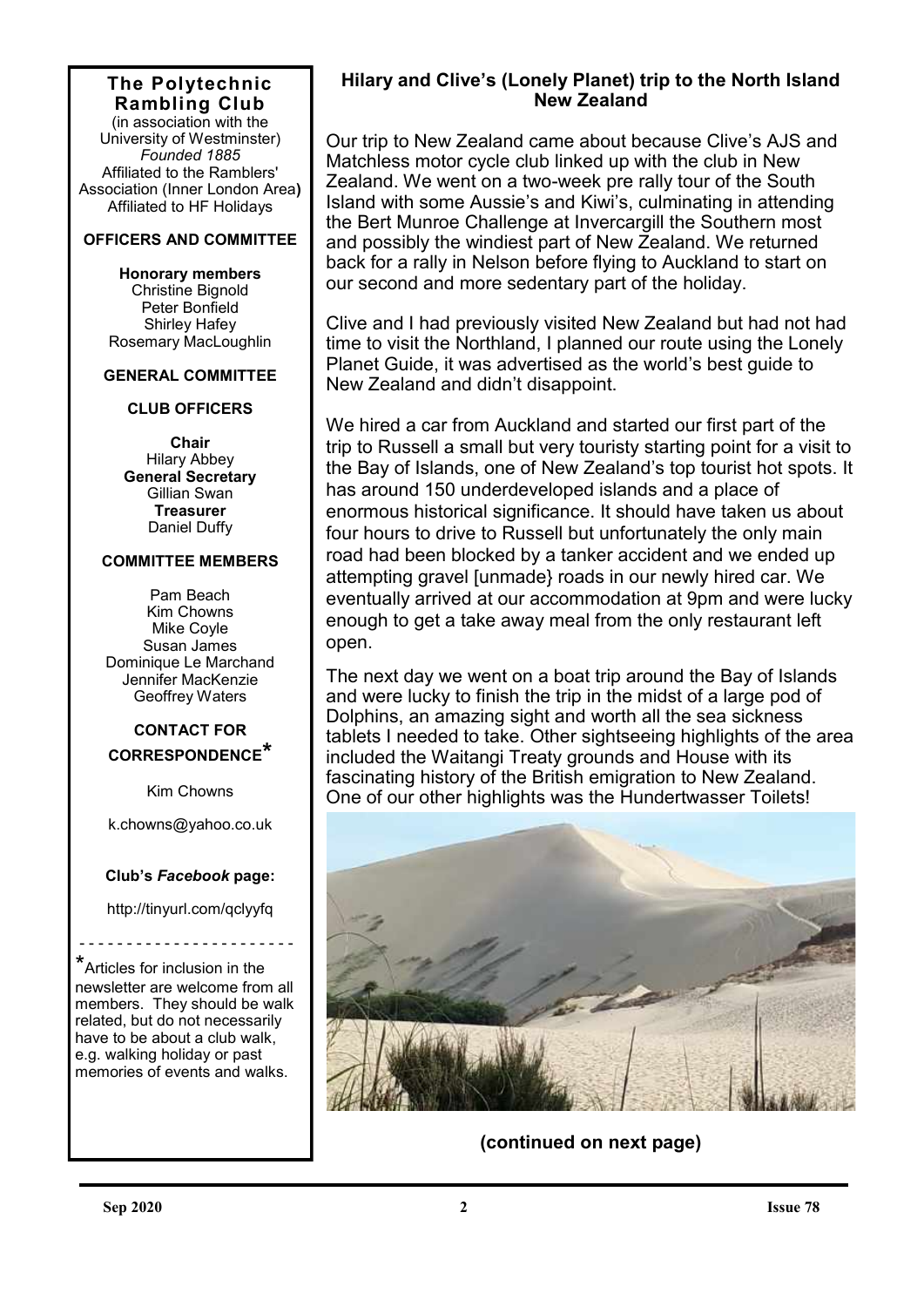# **Hilary and Clive's (Lonely Planet) trip to the North Island New Zealand (continued)**

Our next stop over was the town of Kaitaia the gateway to the Kerikeri peninsular and the ninety-mile beach leading to cape Reinga and the North Cape, the northern most tip of New Zealand. The peninsula bends into a near perfect right angle resulting in beaches facing north, south, east and west in close proximity. The highlight for us were the Giant Te Paki sand dunes where sand boarding is a popular activity. The Cape Reinga lighthouse stands at the tip of the peninsula and is a spiritual area for the Maori people, the waters of the Tasmin Sea and

Pacific Ocean meet here, Kauri forests covered this area for over 50,000 years; leaving ancient logs and much prized gum (used for making varnish and linoleum ). Gum digging was the regions' main industry from the 1870's to the 1920's.

We returned back to Auckland along the Kauri coast to marvel at the Kauri forests one of the great natural highlights of New Zealand. This is a very underdeveloped part of New Zealand with few restaurants, cafes or accommodation options. There was noticeable poverty with the main industry being sheep farming or some crop growing such as sweet potatoes.

We visited the Waipoua Kauri Forest the highlight of the Northlands west coast, a Kauri tree can reach 60 meters in height and have a trunk five meters in diameter. Sadly, there are few Kauri trees left because of extensive logging. They have more recently been infested with a fungus which may result in them dying out, every effort is being made to stop this happening. Near the north end of the forest stands the mighty Tane Mahuta named for the Maori forest god, at 51 meters with a 13.8-meter girth and wood mass of 244.5 cubic meters he's the largest Kauri alive. We were lucky enough to meet a Maori guide who sang in Maori for us and told us the history of the forest.

We stopped for the night a Dargaville a town which epitomised the poverty of this part of New Zealand, before visiting



the superb Kauri museum with photos, artefacts, fabulous furniture and wonderful collection of Kauri gum before returning to Auckland to start the long haul back to the UK.

# **Hilary**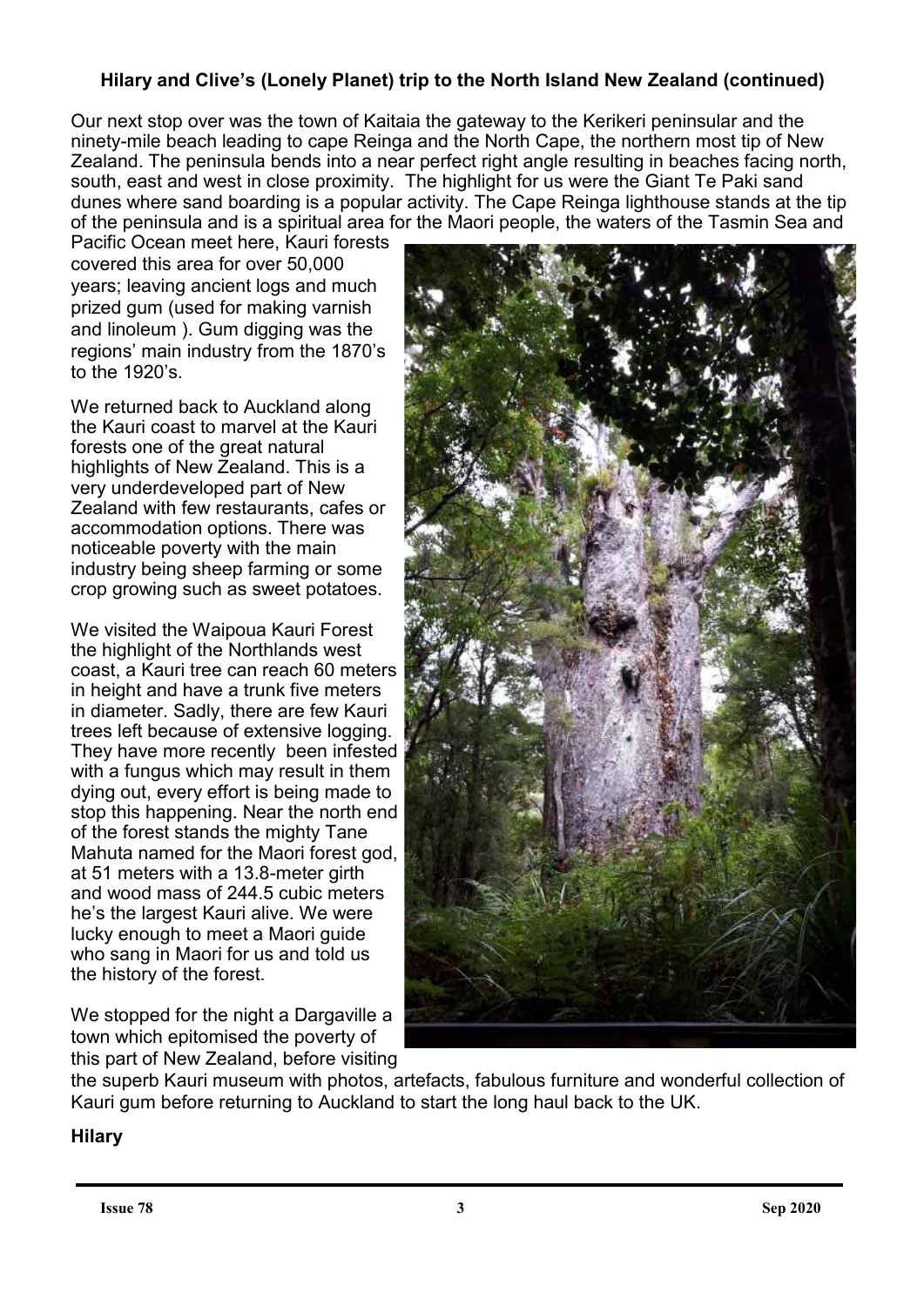# **THE MOURNES – STROLLER WALKS (August bank holiday)**

# **DONARD FOREST & SILENT VALLEY – 29 AUGUST**

Danny led 5 strollers on a walk in Donard Forest to Donard Bridge which sits astride the Glen River. They then went to a view point with a spectacular panorama over the surrounding coastal plain. They crossed Glen River Bridge but turned back before reaching the old railway line which brought granite from the quarry to the harbour. They passed a stone grotto and went back to Newcastle for the obligatory refreshments. In the afternoon, they went on the Mourne Rambler bus for a circular ride through the mountains. They got off at the Silent Valley Reservoir and followed a marked trail before getting the bus back.

#### **Dominique Le Marchand**

# **TOLLYMORE FOREST PARK – 30 AUGUST**

The Strollers group was joined by Dominique, Geoffrey and Lorna and we set off in warm sunshine uphill. Tollymore Forest Park is very varied. We walked through broad-leafed forest, mountain moorland and then descended into a deep dark valley where the Shimna river crashed through bridges and waterfalls. We took a lunch break in this atmospheric valley with its extremely tall pine trees and the ground carpeted by moss and ferns. Floods had broken bridges and swept away one of the



famous stepping stones. It was a location for a Game of Thrones scene. Heading back to Newcastle, Danny, Sandy and Geoffrey invited the group for tea followed by a glass of wine in their rented house. A cheerful end to the walk and an opportunity to say thank you to Danny for organising the walks for the strollers.

## **Patricia Burbidge**

## **DOWNPATRICK & MURLOUGH DUNE RESERVE – 31 AUGUST**

We eight strollers started the day with a shuffle along a shingly seashore, before we were able to escape the beach after a mile or so through a gate into the Murlough Dunes National Nature Reserve owned by the National Trust. We didn't walk through any sand dunes as they had been knitted together with grass over 6,000 years to form solid hills, but followed a sturdy boardwalk and undulating path to leave the reserve to walk along a quiet lane following the south side of the Inner Bay an inlet of the sea, crossing a causeway to Dundrum. This would have been a quiet village, were it not for the noisy traffic of the A2 passing through it. Here we had refreshments outside the Mourne Seafood Bar a pub with a supermarket next door, before catching the bus to



Downpatrick. Downpatrick is the bustling county town of County Down. It has many attractive buildings, including the old prison, courthouse and judges' lodgings which we passed before arriving at St Patrick's (Church of Ireland) cathedral built on a hilltop. We inspected the cathedral before going outside to inspect the grave of St Patrick, where he is apparently buried along with St Brigid and St Callum. (St Patrick is also buried in several other places in Ireland) We finished the day with a walk downhill and uphill to take tea and biscuits with Marilyn Danny's cousin in her lovely garden where we had a bit of a chat. Afterwards, we were escorted by Jim Marilyn's husband back to the bus station and back to Newcastle, where most of us had time to change before a gathering of Poly Ramblers on the Central Promenade.

**Peter Tarl Constant Constant Constant Constant Constant Constant Constant Constant Constant Constant Constant Constant Constant Constant Constant Constant Constant Constant Constant Constant Constant Constant Constant C**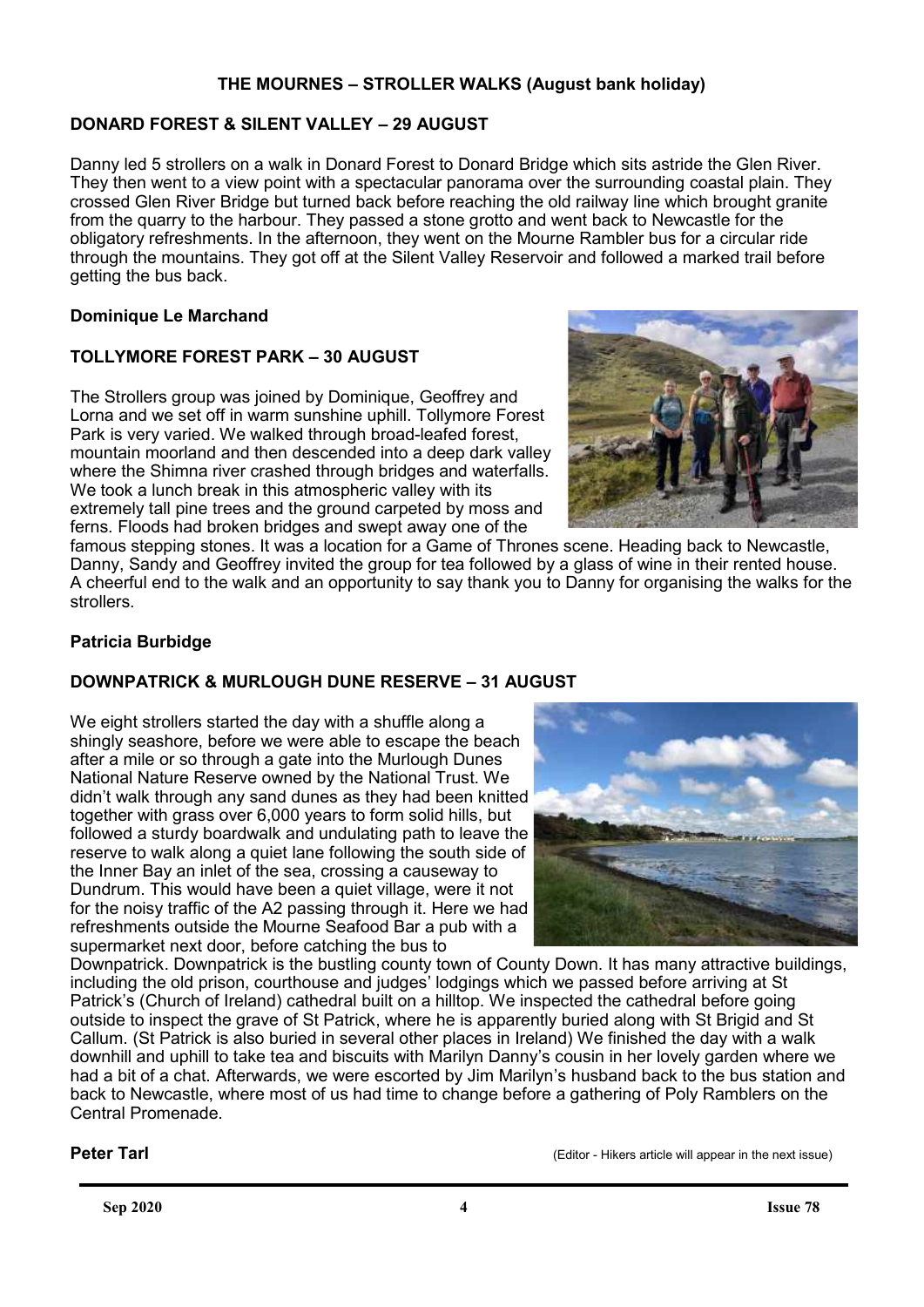# **My trip of a lifetime to New Zealand – February 2020**

A trip to New Zealand was always going to be very special for me. I had been dreaming of visiting the country for at least 10 years. My imagination had been fired by pictures of its spectacular scenery and extraordinary wildlife and in particular I wanted to go there to hike. My precarious life as a self employed HR Consultant however meant I had never had the time or money to fulfill my dream. However, this became possible when in 2018 I gave up full time employment and sadly my mother's passing provided me with the finance to fund the trip.

The first thing that hits you about New Zealand when you are travelling there is just how far away it is. It is literally the other side of the world and with an hour's stop over in Singapore, it was a 26 hour flight to the country's largest city, Auckland. Stepping out of the plane, I was reminded that I was arriving at the height of their summer and immediately stripped off the winter layers I had worn to Heathrow airport.



I had booked myself into a city center hotel for the first four nights, to recover from the jet lag and have time to explore Auckland. Auckland, like most of the North Island is built on numerous volcanic cones, now thankfully extinct. It has a beautiful waterfront where the Americas Cup will be staged in 2021 and is surrounded by the most picture perfect beaches, bays and islands. I had a day trip to Waiheke where I joined a tour of the island's vineyards which included lunch and wine tasting. I had the opportunity to take a trip out to the suburbs to visit friends of a Kiwi friend in London. There I became aware of how far the city extends, although with a population a fraction of London's. This is because most New Zealanders live in what we would call bungalows; small detached pretty weather boarded houses standing on a sizeable plot of land. This is a legacy of how the land was settled by the early European dwellers.

After being joined by 16 fellow hikers from HF holidays , we piled into two minivans with two Kiwi guides and headed out of Auckland in a southerly direction. This was the start of a trip that would see us drive hundreds of miles down through the North and South Islands as far as Queenstown, staying at wonderful hotels, having fantastic meals (not forgetting the superb wines) and stopping to do the most amazing walks. Walks varied in length and difficulty, from short strolls of 5 miles if we'd had a full day's driving to longer trails of 13 miles and steep climbs, though there was always the option of a shorter or longer walk. Our guides were amazingly multi talented able to



produce incredibly appetizing lunches, navigate vertiginous roads, and tell us everything there was to know about New Zealand's unique flora, fauna, and geology. New Zealand not only has spectacular scenery, it is incredibly well looked after by the efficient Department of Conservation from the provision of spotlessly clean public toilets including on the top of high mountains to ruthlessly eliminating animals and plants that destroy indigenous habitats.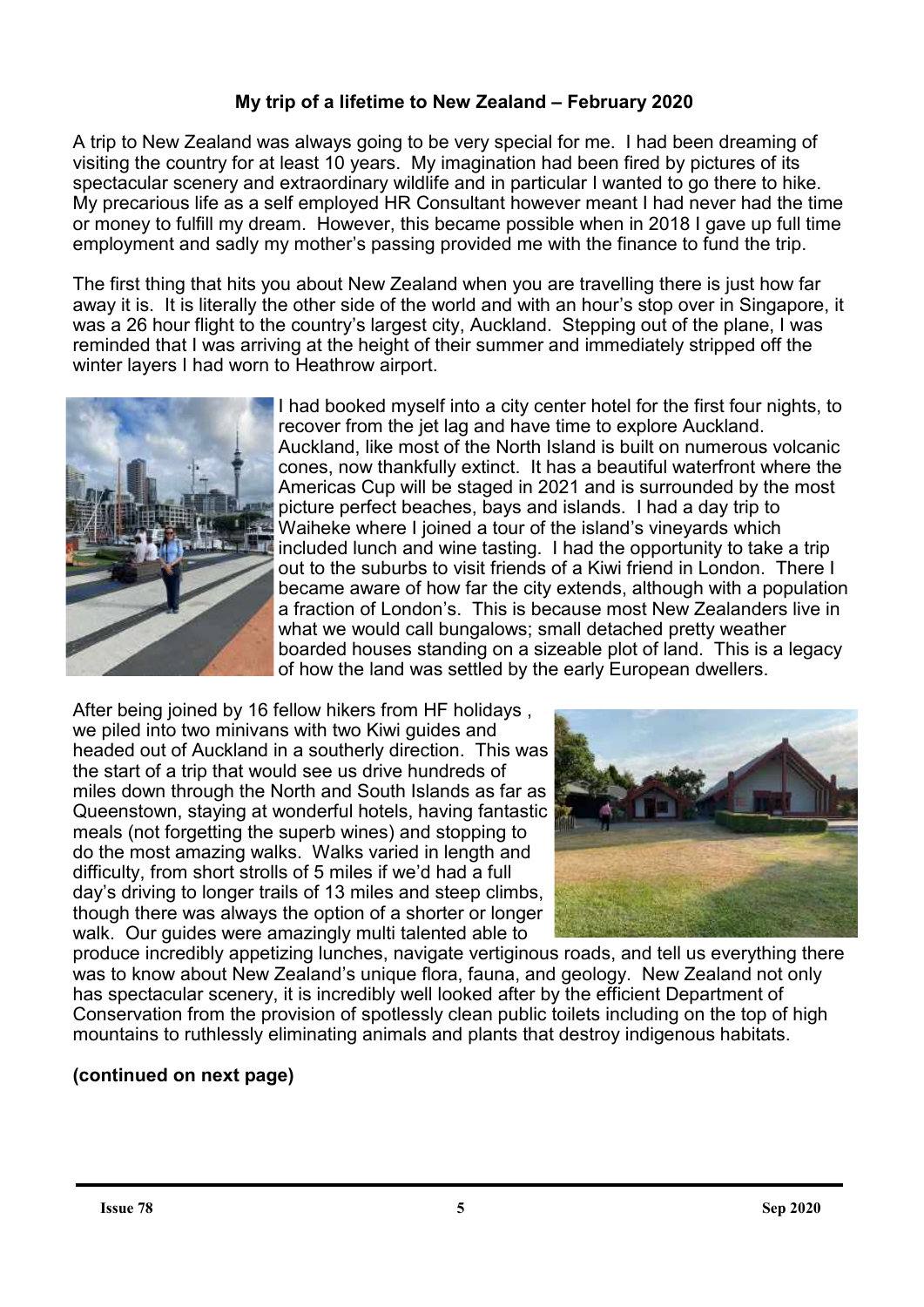# **New Zealand trip continued**

Our first stop after Auckland was Rotorua, famous for its geothermal bubbling mud pools and steaming geysers. It is also a centre of Maori culture with a living Maori village which we visited and were treated to a superb show of ceremony and ritual and a magnificent as much as you could eat feast. Maori culture is a very important part of present day New Zealand national identity and all children in school are now required to learn the Maori language. Place names on signposts are displayed, particularly in the North Island, in both the English and Maori language.

Just south of Rotorua, and the impressive Lake Taupo formed in the crater of a collapsed super volcano, is Mount Tongariro, the location of a number of dormant volcanoes (the last one erupted in 2014) and the world renowned walking trail, the Tongariro Crossing. However challenging the walking was going to be, I knew that I had to do it, as did all but one member of our walking group. I was not disappointed, it was definitely one of my trip highlights. The walk is 20 km and climbs 900 meters with the most challenging part a steep hazardous loose scree

slope at the top of the downward section of the trail. The reward though for getting to the top were the fantastic views over turquoise pools, a martian like landscape with steaming vents and the ever so blue Lake Taupo in the distance.

From Tongariro we drove further south through alpine forests and rolling green hill country to the capital city of Wellington. What a delightful city this is - compact with a population of 400k, a lovely harbour front, beautiful botanical gardens, a victorian cable car, and an excellent national museum which houses the Treaty of



Waitangi, the peace treaty between the British colonial masters and chiefs of numerous Maori tribes, which is still being contested to this very day. As well as the seat of government, Wellington is the culinary capital of New Zealand and Cuba Street is the hub for numerous fabulous restaurants.



The day we arrived was warm and sunny. The next day I understood why Wellington is known as the 'windy city', as walking along the harbour front was not as balmy and comfortable as it had been the day before.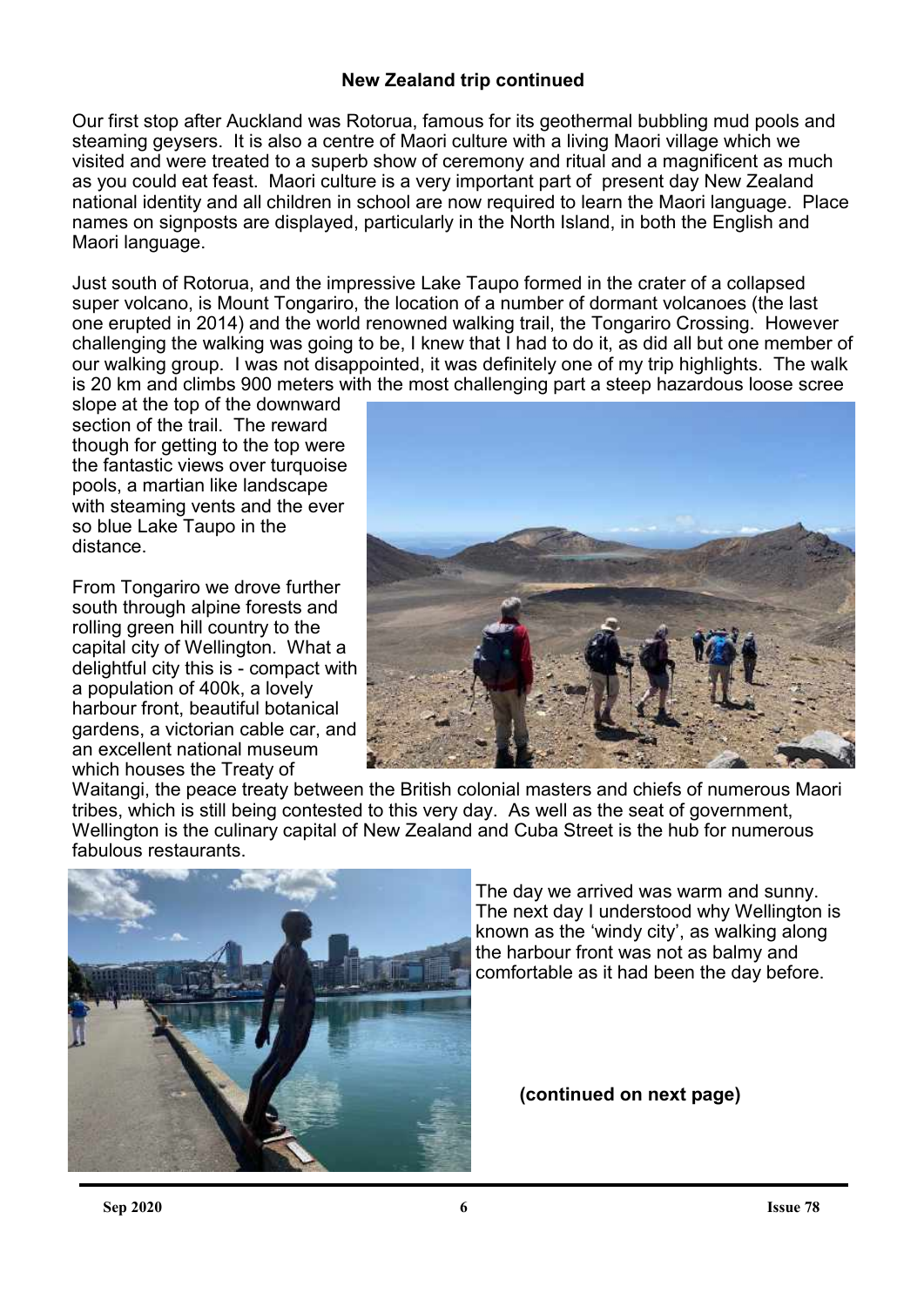# **New Zealand trip continued**

From Wellington we said our goodbyes to our North Island guides and flew to the South Island to the town of Nelson where we met our two South Island guides. Nelson is a charming town, with a bustling port, pretty heritage houses, art galleries and crafts stores. On the edge of the Marlborough sound wine growing area which we flew over but did not visit, Nelson was our base for exploring the Abel Tasman national park. We walked a section of the Abel Tasman coastal track which is one of the great walks of New Zealand, with lush forests, golden sandy beaches and blue green sea. The warmth and sunshine made a swim in the sea a fitting way to end the day's hike.





Driving south from Nelson, we started to appreciate how mountainous the South Island is as we criss crossed the 'southern alps', between the west and east coasts, and skirted the vast Canterbury Plains famous for their large herds of dairy cattle and sheep. Agriculture is still central to the New Zealand economy though there are not as many sheep as there used to be.

As we approached the Mount Cook national park we saw the first of a number of glacier fed lakes and marvelled at their unbelievable turquoise colour created by a 'flour' of very fine rock particles brought down by glacial fed rivers. They are truly a

wonder of the world, and combined with a brilliant blue sky, took my breath away.

Mount Cook is the highest mountain in New Zealand and even though this was summertime,

its peaks were still covered in snow. Although the Australian bush fire smoke was no longer in evidence, its effects were still present in the peachy colour of the snow. There was lots of good walking in this area, some of it very challenging and steep. I chickened out of a walk that involved a vertical climb of more than 2000 steps, instead opting for a gentler walk and boat trip to take a closer look at the Tasman Glacier.